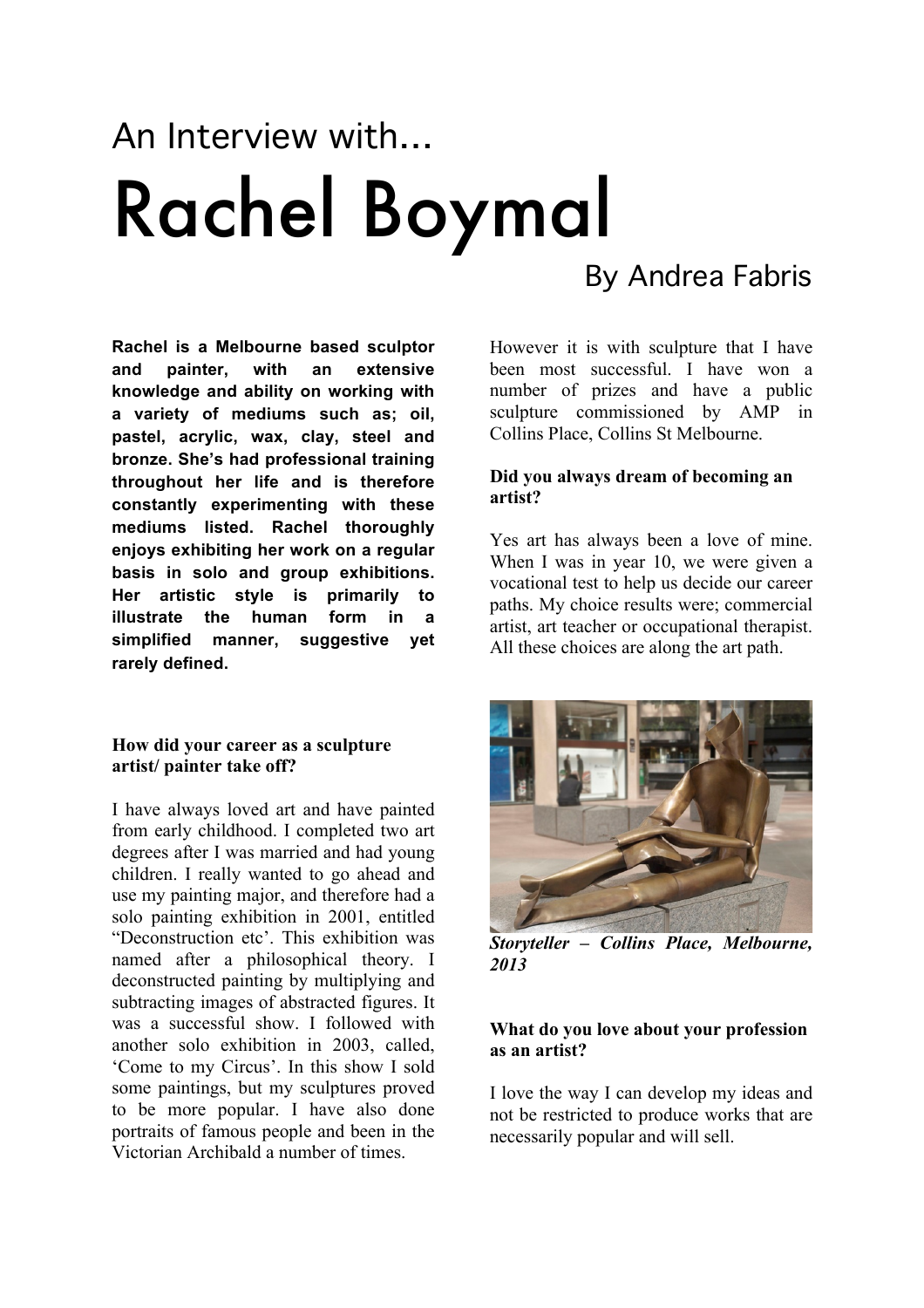### **Run me through a day in your life as an artist? What does your day consist of?**

If I am working towards an exhibition, then I will spend some time of the day in my studio drawing and combining poses together for sculptures. I often have models who are involved in my theme, for instance I am currently working on the theme of modern dance and my model is a graduate of the Australian Ballet School. At other times I take wax sculptures to the bronze foundry and also go to factories to have my stands made.

# **What did you enjoy most about your university experiences?**

The experience of a mature student is different I would imagine. I was always conscious of time constraints. Having said that, I really enjoyed studying Art History as my major for my B.A. degree, and also my painting major for my B.ED (Art and Crafts), which covered four years.



*Lazy Days - Bronze 43 x 28 x 23 cm*

### **What is some beneficial advice for someone wanting to pursue a profession in art?**

I think it is very hard to only have art as a profession. I would advise someone to have a secondary and allied career, such as perhaps an art teacher, curator, or graphic artist.

I also think it is beneficial to join an art association, go to talks and be involved in group shows.



*About Rebecca - Bronze 26 x 60 x 30cm*

# **Did your ever do an internship during or after having finished university? If so where and what tasks were you given?**

When I finished my degrees, I became an art teacher for number of years I have been an artist in residence at St

Vincent's Hospital. I was asked to leave one of my paintings, which I understand is in one of the hallways of the hospital.

# **Have you travelled much? If so where to and has your work played a part in these opportunities?**

Yes, I have been rather fortunate in that my husband has been on a number of international committees. Therefore I have been in most of the major cities of the world and also the galleries. These would include New York, London, Paris, Rome, Madrid and other places. My enjoyment of these galleries comes from my knowledge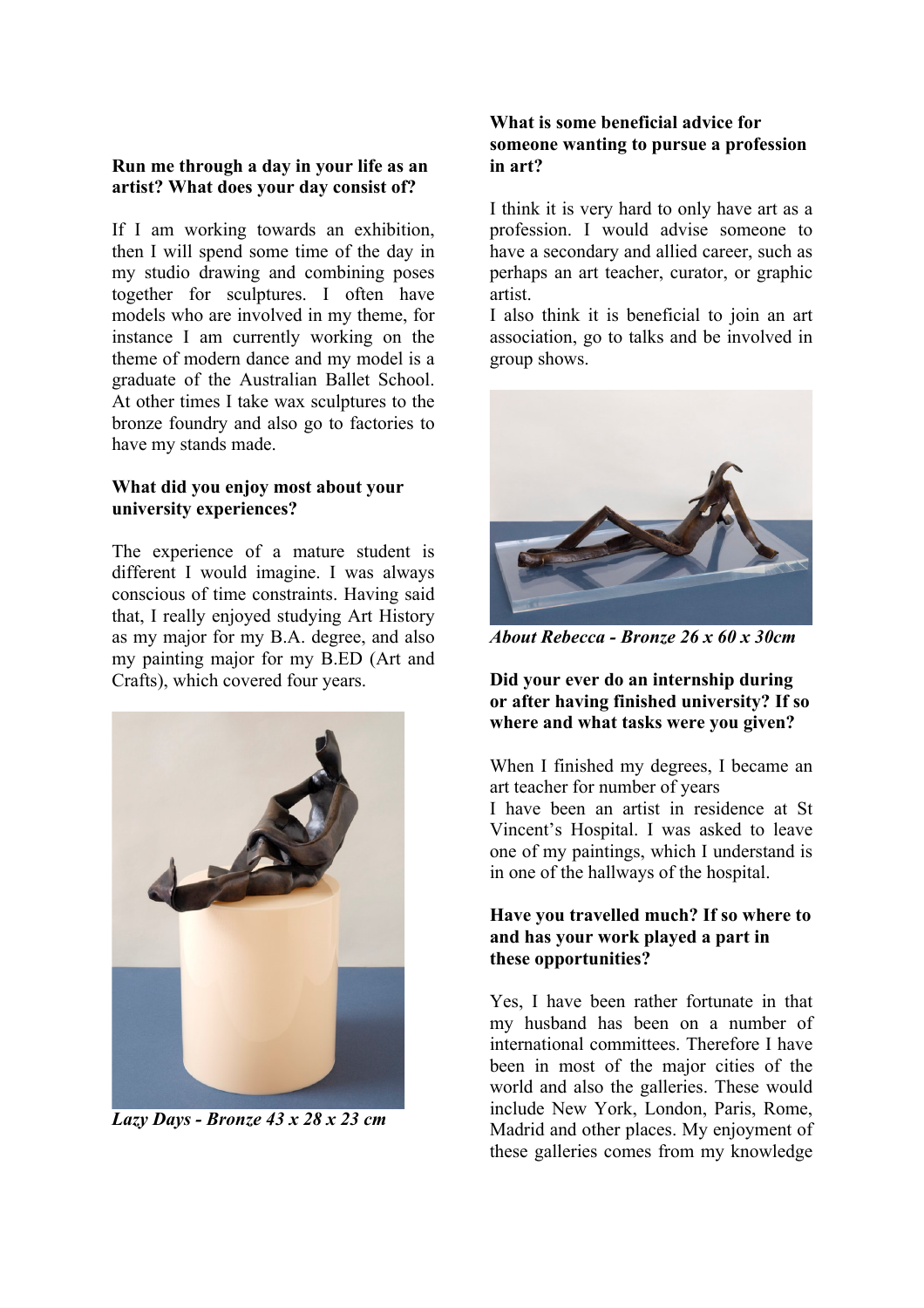gained through my degrees, my own work and love of art.

# **How did you become recognised in the art world?**

I would say that I got my large commission because my style is different. I am a member of the Association of Sculptors of Victoria, and my sculptures were viewed by the architects of AMP on the Association's website. They were looking for a contemporary work that would suit the environment and had a relaxed aspect. They offered me the commission.

I also find that my website has invited a lot of interest. I am in a number of group exhibitions each year, and sell a lot of my work in these shows. I am also involved with a gallery and have sold work through them.



*Classical Sculpture*

### **Which is your preferred medium to work with?**

I like my work to finally finish in bronze. I generally work initially in wax, and also sometimes in clay. I prefer to work in wax;

it is a looser medium and lends itself to show movement and line more easily.

# **Are there any artists who inspire your work?**

Not really, because my style is different. However the sculptor I admire the most would be 'Gian, Lorenzo Bernini'. I love his sculpture of, 'The Ecstasy of Saint Theresa. I love the movement that flows through the work. Movement and line are very important to me in both my paintings and sculpture.

# **What obstacles do you come across when making your art?**

There is always the obstacle of funding. Materials, studio rent etc. are a problem, no matter how well you are selling. I am lucky, my husband is very supportive.

I guess also one always has other commitments and therefore there is always a time factor in producing work. The only real obstacle would be if you didn't believe in yourself and your art.

# **Do you find the art making process to be therapeutic?**

Making art is definitely therapeutic. It has the power to focus one's thoughts and also to inspire. I gain complete concentration and the ability to remove myself from the outside world. Creating art at that time becomes the only responsibility I have and I find that wonderful.

#### **Do you prefer to work alone or surrounded by other artists in an open studio space? Why?**

I have a studio amongst other studios. I prefer to work alone. Basically I find it easier to concentrate and develop my ideas when I am on my own. However sometimes I find inspirations for my work may arrive at odd times, eg when listening to music with other people.